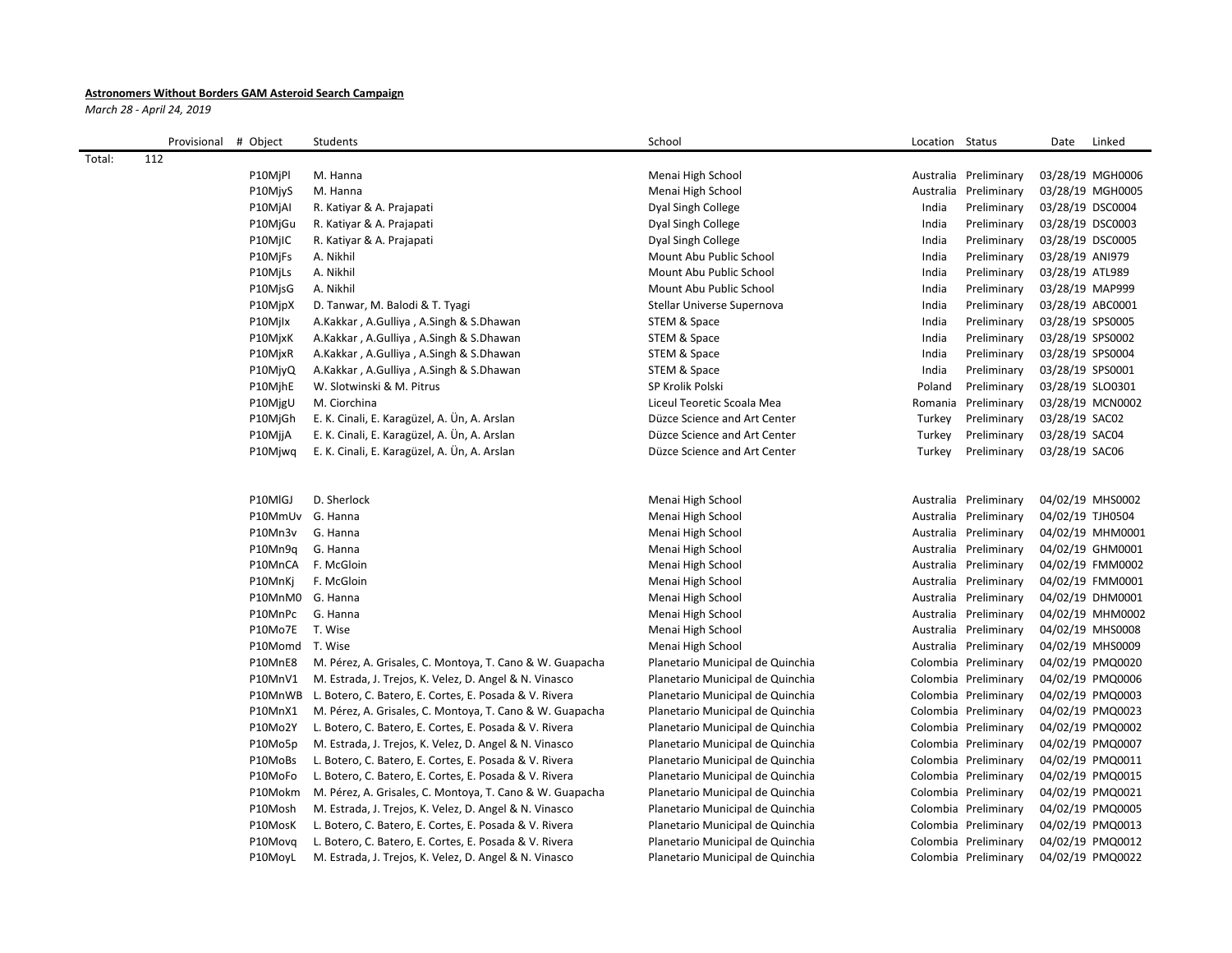| P10Moyz | L. Botero, C. Batero, E. Cortes, E. Posada & V. Rivera | Planetario Municipal de Quinchia           |        | Colombia Preliminary | 04/02/19 PMQ0014 |
|---------|--------------------------------------------------------|--------------------------------------------|--------|----------------------|------------------|
| P10MmC1 | P. Maharana, T. Verma, & M. Sah                        | Bhaskaracharya College of Applied Sciences | India  | Preliminary          | 04/02/19 BCA0006 |
| P10MmHI | P. Maharana, T. Verma, & M. Sah                        | Bhaskaracharya College of Applied Sciences | India  | Preliminary          | 04/02/19 BCA0010 |
| P10MnV2 | P. Maharana, T. Verma, & M. Sah                        | Bhaskaracharya College of Applied Sciences | India  | Preliminary          | 04/02/19 BCA0001 |
| P10MIFS | R. Katiyar & A. Prajapati                              | Dyal Singh College                         | India  | Preliminary          | 04/02/19 DSC0009 |
| P10MIFt | R. Katiyar & A. Prajapati                              | Dyal Singh College                         | India  | Preliminary          | 04/02/19 DSC0007 |
| P10Mlku | R. Katiyar & A. Prajapati                              | Dyal Singh College                         | India  | Preliminary          | 04/02/19 DSC0006 |
| P10MlsC | R. Katiyar & A. Prajapati                              | Dyal Singh College                         | India  | Preliminary          | 04/02/19 DSC0008 |
| P10Mmhv | R. Katiyar & A. Prajapati                              | Dyal Singh College                         | India  | Preliminary          | 04/02/19 DSC0010 |
| P10MmIE | R. Katiyar & A. Prajapati                              | Dyal Singh College                         | India  | Preliminary          | 04/02/19 DSC0025 |
| P10Mmlt | R. Katiyar & A. Prajapati                              | Dyal Singh College                         | India  | Preliminary          | 04/02/19 DSC0027 |
| P10Mmjg | R. Katiyar & A. Prajapati                              | Dyal Singh College                         | India  | Preliminary          | 04/02/19 DSC0012 |
| P10MmJx | R. Katiyar & A. Prajapati                              | Dyal Singh College                         | India  | Preliminary          | 04/02/19 DSC0033 |
| P10MmKe | R. Katiyar & A. Prajapati                              | Dyal Singh College                         | India  | Preliminary          | 04/02/19 DSC0029 |
| P10MmSY |                                                        |                                            | India  | Preliminary          | 04/02/19 DSC0030 |
|         | R. Katiyar & A. Prajapati                              | Dyal Singh College                         |        |                      |                  |
| P10Mn3n | R. Katiyar & A. Prajapati                              | Dyal Singh College                         | India  | Preliminary          | 04/02/19 DSC0016 |
| P10MnAL | R. Katiyar & A. Prajapati                              | Dyal Singh College                         | India  | Preliminary          | 04/02/19 DSC0017 |
| P10Mnf3 | R. Katiyar & A. Prajapati                              | Dyal Singh College                         | India  | Preliminary          | 04/02/19 DSC0028 |
| P10MnFw | R. Katiyar & A. Prajapati                              | Dyal Singh College                         | India  | Preliminary          | 04/02/19 DSC0015 |
| P10MniB | R. Katiyar & A. Prajapati                              | Dyal Singh College                         | India  | Preliminary          | 04/02/19 DSC0031 |
| P10MnIJ | R. Katiyar & A. Prajapati                              | Dyal Singh College                         | India  | Preliminary          | 04/02/19 DSC0019 |
| P10MnNj | R. Katiyar & A. Prajapati                              | Dyal Singh College                         | India  | Preliminary          | 04/02/19 DSC0018 |
| P10MnQv | R. Katiyar & A. Prajapati                              | Dyal Singh College                         | India  | Preliminary          | 04/02/19 DSC0020 |
| P10MnsP | R. Katiyar & A. Prajapati                              | Dyal Singh College                         | India  | Preliminary          | 04/02/19 DSC0032 |
| P10MnUf | R. Katiyar & A. Prajapati                              | Dyal Singh College                         | India  | Preliminary          | 04/02/19 DSC0013 |
| P10Mnuo | R. Katiyar & A. Prajapati                              | Dyal Singh College                         | India  | Preliminary          | 04/02/19 DSC0022 |
| P10Mocp | R. Katiyar & A. Prajapati                              | Dyal Singh College                         | India  | Preliminary          | 04/02/19 DSC0024 |
| P10Mov0 | R. Katiyar & A. Prajapati                              | Dyal Singh College                         | India  | Preliminary          | 04/02/19 DSC0014 |
| P10Mn0j | A.Nikhil                                               | Mount Abu Public School                    | India  | Preliminary          | 04/02/19 KJI219  |
| P10MnFE | A. Nikhil                                              | Mount Abu Public School                    | India  | Preliminary          | 04/02/19 JHA109  |
| P10Mlyn | D. Tanwar, M. Balodi & T. Tyagi                        | Stellar Universe Supernova                 | India  | Preliminary          | 04/02/19 MM001   |
| P10Mnfr | D. Tanwar, M. Balodi & T. Tyagi                        | Stellar Universe Supernova                 | India  | Preliminary          | 04/02/19 GG001   |
| P10MInT | A.Kakkar, A.Gulliya, A.Singh & S.Dhawan                | STEM & Space                               | India  | Preliminary          | 04/02/19 SPS0009 |
| P10MlvU | A.Kakkar, A.Gulliya, A.Singh & S.Dhawan                | STEM & Space                               | India  | Preliminary          | 04/02/19 SPS0007 |
| P10MmcK | A.Kakkar, A.Gulliya, A.Singh & S.Dhawan                | STEM & Space                               | India  | Preliminary          | 04/02/19 SPS0008 |
| P10MmCQ | A.Kakkar, A.Gulliya, A.Singh & S.Dhawan                | STEM & Space                               | India  | Preliminary          | 04/02/19 SPS0006 |
| P10MmLJ | A.Kakkar, A.Gulliya, A.Singh & S.Dhawan                | STEM & Space                               | India  | Preliminary          | 04/02/19 SPS0015 |
| P10Mn5z | A.Kakkar, A.Gulliya, A.Singh & S.Dhawan                | STEM & Space                               | India  | Preliminary          | 04/02/19 SPS0016 |
| P10MnmT | A.Kakkar, A.Gulliya, A.Singh & S.Dhawan                | STEM & Space                               | India  | Preliminary          | 04/02/19 SPS0013 |
| P10MntL | A.Kakkar, A.Gulliya, A.Singh & S.Dhawan                | STEM & Space                               | India  | Preliminary          | 04/02/19 SPS0011 |
| P10MnuC | A.Kakkar, A.Gulliya, A.Singh & S.Dhawan                | STEM & Space                               | India  | Preliminary          | 04/02/19 SPS0014 |
| P10MnuM | A.Kakkar, A.Gulliya, A.Singh & S.Dhawan                | STEM & Space                               | India  | Preliminary          | 04/02/19 SPS0010 |
| P10Mnwf | A.Kakkar, A.Gulliya, A.Singh & S.Dhawan                | STEM & Space                               | India  | Preliminary          | 04/02/19 SPS0012 |
| P10MmBI |                                                        | SP 12 Jaslo                                |        | Preliminary          | 04/02/19 JAS2000 |
|         | J.Moskal, K. Moskal & A.Moskal                         |                                            | Poland |                      |                  |
| P10MmDY | J.Moskal, K. Moskal & A.Moskal                         | SP 12 Jaslo                                | Poland | Preliminary          | 04/02/19 JAS2011 |
| P10MmHa | J.Moskal, K. Moskal & A.Moskal                         | SP 12 Jaslo                                | Poland | Preliminary          | 04/02/19 JAS3021 |
| P10MnSh | J.Moskal, K. Moskal & A.Moskal                         | SP 12 Jaslo                                | Poland | Preliminary          | 04/02/19 JAS2012 |
| P10MnTt | J.Moskal, K. Moskal & A.Moskal                         | SP 12 Jaslo                                | Poland | Preliminary          | 04/02/19 JAS2001 |